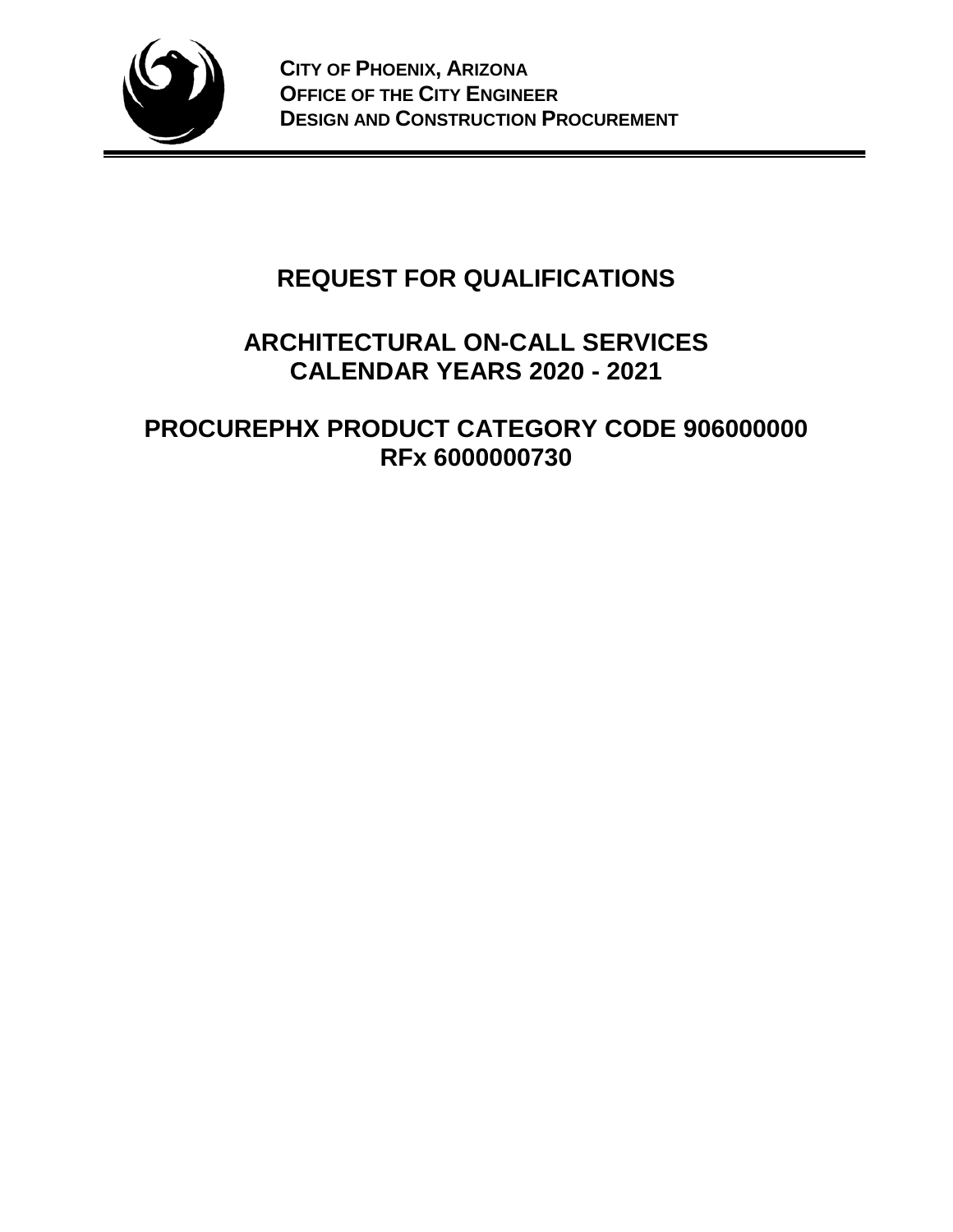### REQUEST FOR QUALIFICATIONS

#### **SECTION I – PROJECT DESCRIPTION**

The City of Phoenix is seeking qualified consultants to provide architectural on-call services citywide on an as-needed basis from January 1, 2020 through December 31, 2021. Up to 12 firms will be selected. Interested firms may submit on any or all the services listed in the Request for Qualifications (RFQ). **Firms must specifically identify in the Statement of Qualifications cover letter the categories and associated services for which the firm is qualified and interested in providing to the City.**

The City will not issue a separate solicitation to provide Small Business Enterprise Architectural On-Call services opportunities.

#### **SECTION II – SCOPE OF WORK**

The consultants will be responsible for providing services to various City departments, including, but not limited to: Aviation, Phoenix Convention Center, Fire, Library, Office of Arts & Culture, Parks & Recreation, Police, and Public Works. Basic elements of these projects may include design, inspection, studies, master plans and other miscellaneous services including:

- Design
- Construction Administration & Inspection
- Americans with Disabilities Act
- Project Management
- Facilities Assessment & Condition Survey
- LEED Consulting
- Programming/Master Planning
- Plans Review
- Roof Repair, Replacement
- Space Analysis Studies
- Police and Fire Station Facility Renovations
- Museum Remodels
- Interior Space Planning
- Systems Assessments
- Community Park Designs
- Airport Designs
- Exterior Facade
- Site Improvements
- Cost Estimating
- Historic Preservation
- Tennant Improvements

#### **SECTION III - PRE-SUBMITTAL MEETING**

A pre-submittal meeting will be held at 9:00-10:00 a.m. on Friday, July 26, 2019, at 200 W. Washington Street, City Hall, Assembly Rooms A & B on the first floor. At this meeting, City staff will discuss the scope of work, general project requirements, and respond to questions from the attendees. It is strongly recommended that interested firms attend the pre-submittal meeting. Inquiries regarding the project scope outside of this pre-submittal meeting must be directed to the Contracts Specialist.

#### **SECTION IV - STATEMENT OF QUALIFICATIONS EVALUATION CRITERIA**

Firms will be selected through a qualifications-based selection process based on the criteria below. Subcriteria are listed in order of importance in relation to project services. City of Phoenix project experience is not required.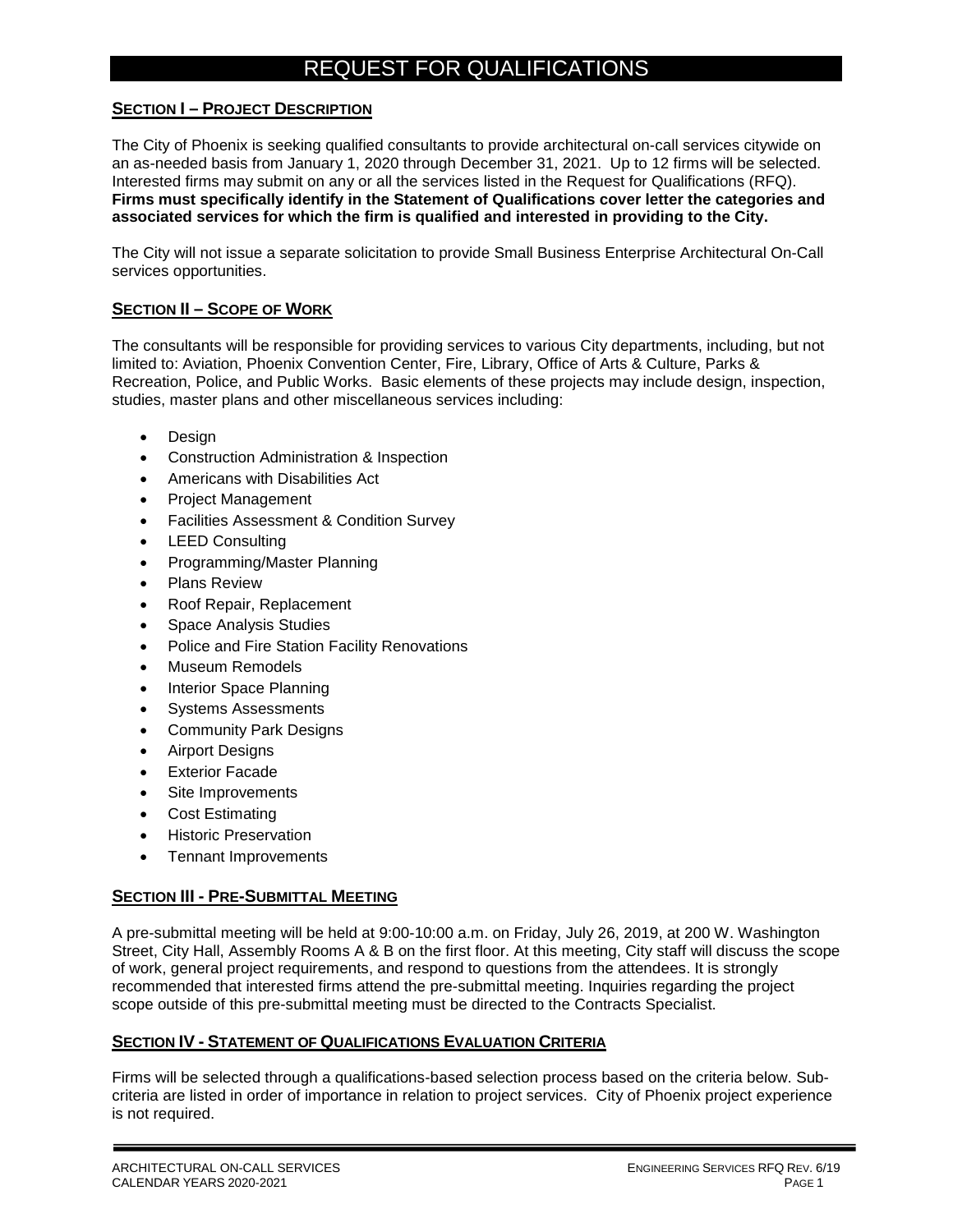#### **A. Experience of the Firm (maximum 300 points)**

Describe the experience and qualifications of your firm in providing these services for similar projects. Identify projects your firm has completed. For each project listed, provide:

- 1. Description of the project including scope and project owner
- 2. Role of the firm and explain how this relates to the services being solicited
- 3. Project's original contract value, final contract value, and reason for variance
- 4. Project's start date and completion date

#### **B. Experience of the Key Personnel (maximum 300 points)**

Describe the experience and qualifications of the specific project team expected to be assigned to the services proposed. For each key person identified, list their length of time with the firm. For each project listed, provide:

- 1. Description of the project including scope and project owner
- 2. Role of the team or team member and explain how this relates to the services being solicited
- 3. Project's original contract value, final contract value, and reason for variance
- 4. Project's start date and completion date

#### **C. Project Management and Responsiveness (maximum 250 points)**

As part of our selection process, the City has the responsibility of considering the possibility of the firm receiving multiple task assignments under this contract overlapping the same time period, in addition to any other on-going work the firm may have.

Provide how your firm will approach:

- 1. Managing multiple task assignments under the On-Call Contract
- 2. Providing expedited services on requests for proposals and deliverables
- 3. Providing quick turn-around times to inquires
- 4. Prioritizing staffing in relation to importance of assigned projects and schedule requirements.

#### **D. Staffing Information for Key Personnel (maximum 150 points)**

Provide the following:

- 1. Team's availability and commitment to assigned projects
- 2. Team's plan to maintain continuity of the proposed services
- 3. Organization chart showing key personnel, current professional licenses or certifications, and assigned roles for proposed services.
- 4. Identify the location of the firm's principal office and the home office location of key staff.

#### **SECTION V - SUBMITTAL REQUIREMENTS**

**New Electronic Submittal Process**: Firms interested in this project must submit a Statement of Qualifications (SOQ) electronically through the ProcurePHX online portal.

Submittal requirements are as follows:

 **Vendor Information: All firms must be registered in the City's Vendor Management System prior to submitting a proposal. For new firms, the City will send an email to your firm with a vendor number within two business days of submitting the request. The vendor number should be included on the cover of the SOQ. Information on how to register with the City is available at:** 

<https://www.phoenix.gov/financesite/Pages/EProc-help.aspx>

**If your firm is already registered with the City of Phoenix's ProcurePHX system, please visit**  <https://eprocurement.phoenix.gov/irj/portal> **to login and access the electronic solicitation.**

**The product category code for this RFQ is 906000000 and the RFx number is 6000000730.**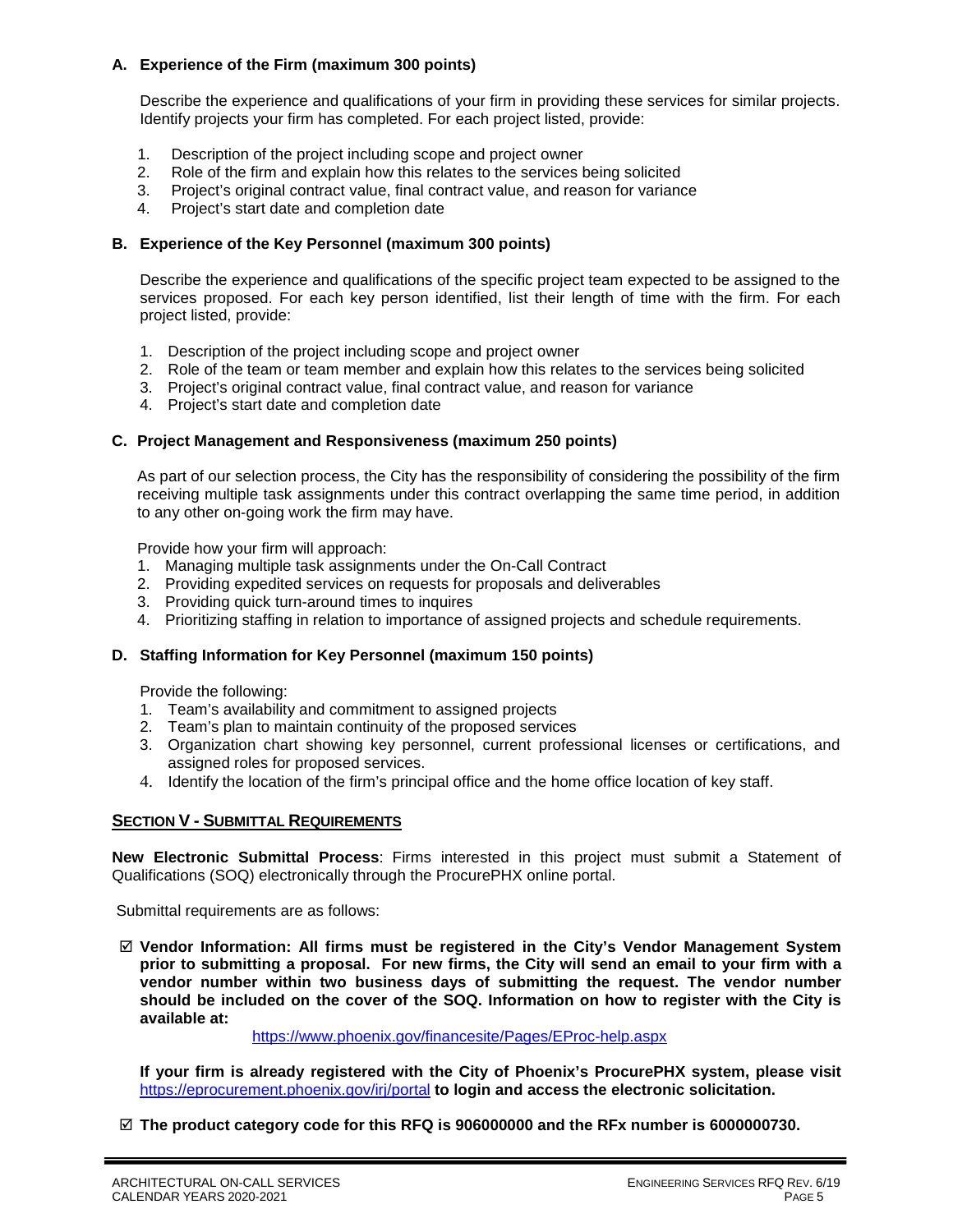#### **Submittals:**

- Submittals must be uploaded to the ProcurePhx website by the submittal due date and time.
- Submit only one (1) SOQ electronically, in .PDF format only, addressing all evaluation criteria. No hard copies will be accepted.
- Clearly display the firm name, vendor number, project title, and project number on the cover of the SOQ.
- A maximum of 15 **pages** is permitted to address all content in the SOQ submittal *(Maximum page limit includes evaluation criteria and all additional content. It does not include information sheet.)*
- Submit electronically the Statement of Qualifications by **12:00 noon, Phoenix time, on Friday, August 9, 2019.**
- Upload one complete version of the SOQ addressing all the criteria. Upload format is .PDF.
- Page size must still meet requirements of 8½" x 11"
- Font size must not be less than 10 point
- Content count:
	- $\checkmark$  Each side of a page containing evaluation criteria and additional content will be counted toward the maximum page limit noted above.
	- $\checkmark$  Pages that have project photos, charts and/or graphs will be counted towards the maximum page limit noted above.
	- $\checkmark$  Front and back covers, information sheet, Table of Contents pages, and divider (tab) pages **will NOT** be counted toward the maximum page limit noted above, unless they include evaluation criteria and additional content that could be considered by the selection panel.
- **Information Sheet:** Provide an information sheet that includes project title, project number, RFx number, firm name, address, phone number, vendor number, and the name, title, email address and signature of your contact person for the project. Do not include any additional information.
- **Evaluation Criteria:** Address the SOQ evaluation criteria.
- **Additional Content:** Resumes and other information may be included (*content shall be included within the permitted maximum page limit*).

**Note: All pages exceeding the specified maximum page limit will be removed from the submittal and not considered in evaluating a submitted SOQ.** 

#### **SECTION VI – GROUNDS FOR DISQUALIFICATION**

The following **will be grounds for disqualification,** and will be strictly enforced:

- Failure to submit electronically through the ProcurePHX online portal by the due date and time.
- Violating the "Contact with City Employees" policy contained in this RFQ

#### **SECTION VII - SELECTION PROCESS AND SCHEDULE**

Interested firms will submit a SOQ. Up to 12 firms will be selected through a qualifications-based selection process. A selection panel will evaluate each SOQ per the criteria set forth in Section IV above.

The following tentative schedule has been prepared for this project.

| Pre-submittal meeting         | July 26, 2019  |
|-------------------------------|----------------|
| SOQs due                      | August 9, 2019 |
| <b>Selection Notification</b> | Mid-September  |

If the City is unsuccessful in negotiating a contract with the best-qualified firms, the City may then negotiate with the next most qualified firm until a contract is executed, or the City may decide to terminate the selection process. Once a contract is executed with the successful firm, the procurement is complete. All submitting firms will be notified of selection outcome for this project. The status of a selection on this project will be posted on the City of Phoenix's "Tabulations, Awards, and Recommendations" website: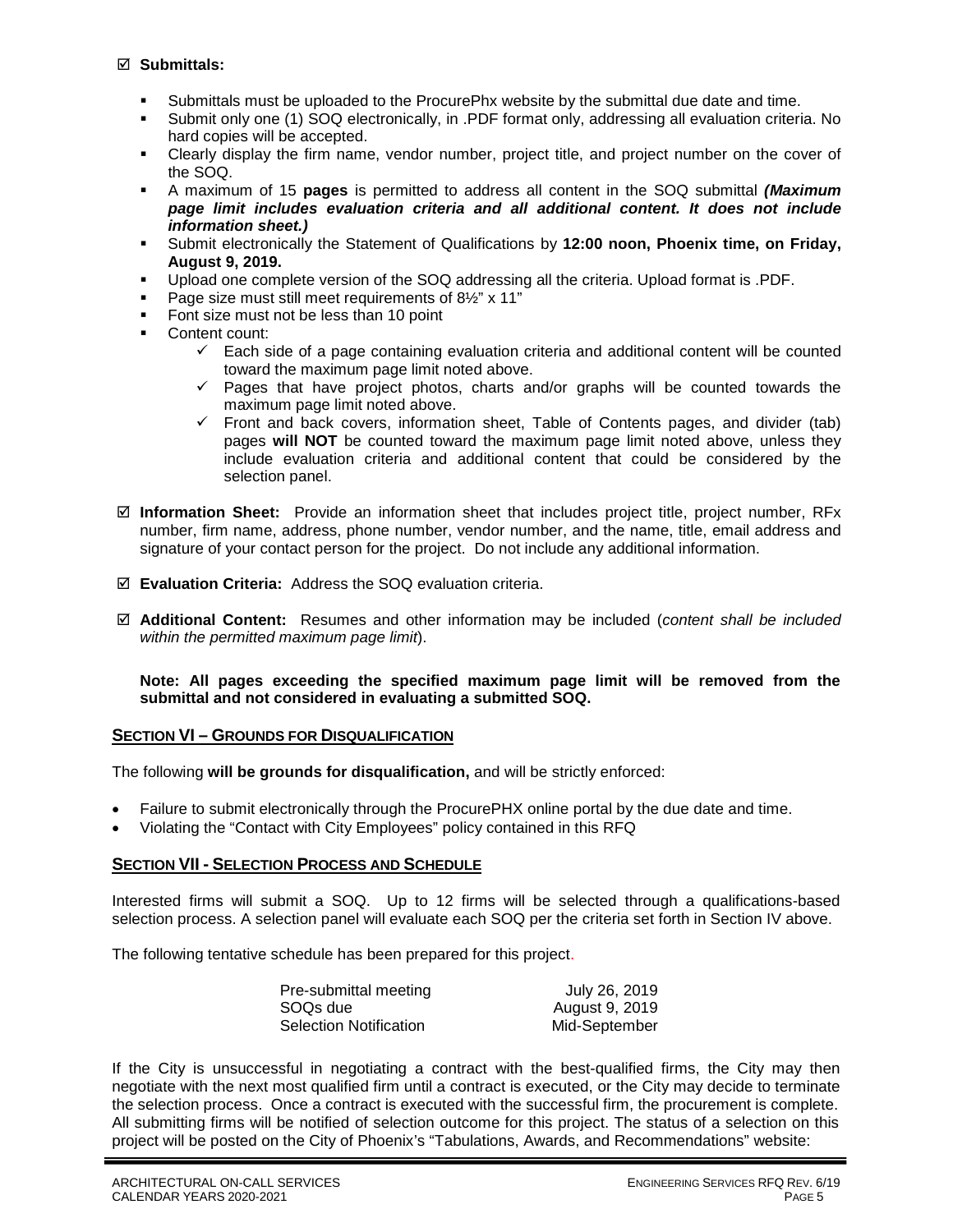The selected Consultant should expect to comply with the Arizona State Statutes Title 34 and City of Phoenix Design and Construction Procurement's contract provisions.

#### **SECTION VIII – GENERAL INFORMATION**

**Citywide Capital Improvement Projects.** Consulting and contractor services supporting the City's Capital Improvement Projects are procured under the authority of the City Engineer, currently located within the Street Transportation Department. Design and Construction Procurement coordinates the citywide consulting and construction contracting procurement processes.

**Changes to Request for Qualifications.** *Any changes to this Request for Qualifications (RFQ) will be in the form of a Notification.* The City of Phoenix shall not be held responsible for any oral instructions. Notifications are available on both the Current Opportunities and ProcurePHX webpage.

*It shall be the responsibility of the registered RFQ holder to determine, prior to the submittal of the Statement of Qualifications, if a Notification has been issued***.** Registered RFQ holders may refer to the web page or call the Contracts Specialist (listed below) to ascertain if a Notification has been issued for this project.

**Alternate Format.** For more information or a copy of this publication in an alternate format, contact the Contracts Specialist (listed below) - Voice or (602) 256-4286 – TTY. Requests will only be honored if made within the first week of the advertising period.

**Release of Project Information.** The City shall provide the release of all public information concerning the project, including selection announcements and contract awards. Those desiring to release information to the public must receive prior written approval from the City.

**City Rights.** The City of Phoenix reserves the right to reject any or all Statements of Qualifications, to waive any informality or irregularity in any Statement of Qualifications received, and to be the sole judge of the merits of the respective Statements of Qualifications received.

**Contact with City Employees.** This policy is intended to create a level playing field for all Proposers, assure that contracts are awarded in public, and protect the integrity of the selection process. **OFFERORS THAT VIOLATE THIS POLICY WILL BE DISQUALIFIED.**

Beginning on the date the RFQ is issued and until the date the contract is awarded or the RFQ withdrawn, all persons or entities that respond to the RFQ, including their authorized employees, agents, representatives, proposed partner(s), subcontractor(s), joint venture(s), member(s), or any of their lobbyists or attorneys (collectively the Proposer), will refrain from any direct or indirect contact with any person (other than the designated Contract Specialist) who may play a part in the selection process, including members of the evaluation panel, the City Manager, Assistant City Manager, Deputy City Managers, Department heads, the Mayor and other members of the Phoenix City Council. As long as the RFQ solicitation is not discussed, Proposers may continue to conduct business with the City and discuss business that is unrelated to this RFQ solicitation with City staff.

Commencing on the date and time a solicitation is published, potential or actual proposers (including their representatives) will only discuss matters associated with the solicitation with the Mayor, any members of City Council, the City Manager, any Deputy City Manager, or any department director directly associated with the solicitation (including in each case their assigned staff, except for the designated procurement officer) at a public meeting, posted under the Arizona Revised Statutes, until the resulting contract(s) are awarded or all offers or responses are rejected and the solicitation is cancelled without any announcement by the procurement officer of the City's intent to reissue the same or a similar solicitation.

Proposers may discuss their proposal or the RFQ solicitation with the Mayor or one or more members of the Phoenix City Council, provided such meetings are scheduled through the Contract Specialist (listed below), conducted in person at 200 W. Washington, Phoenix, Arizona 85003, and are posted as open